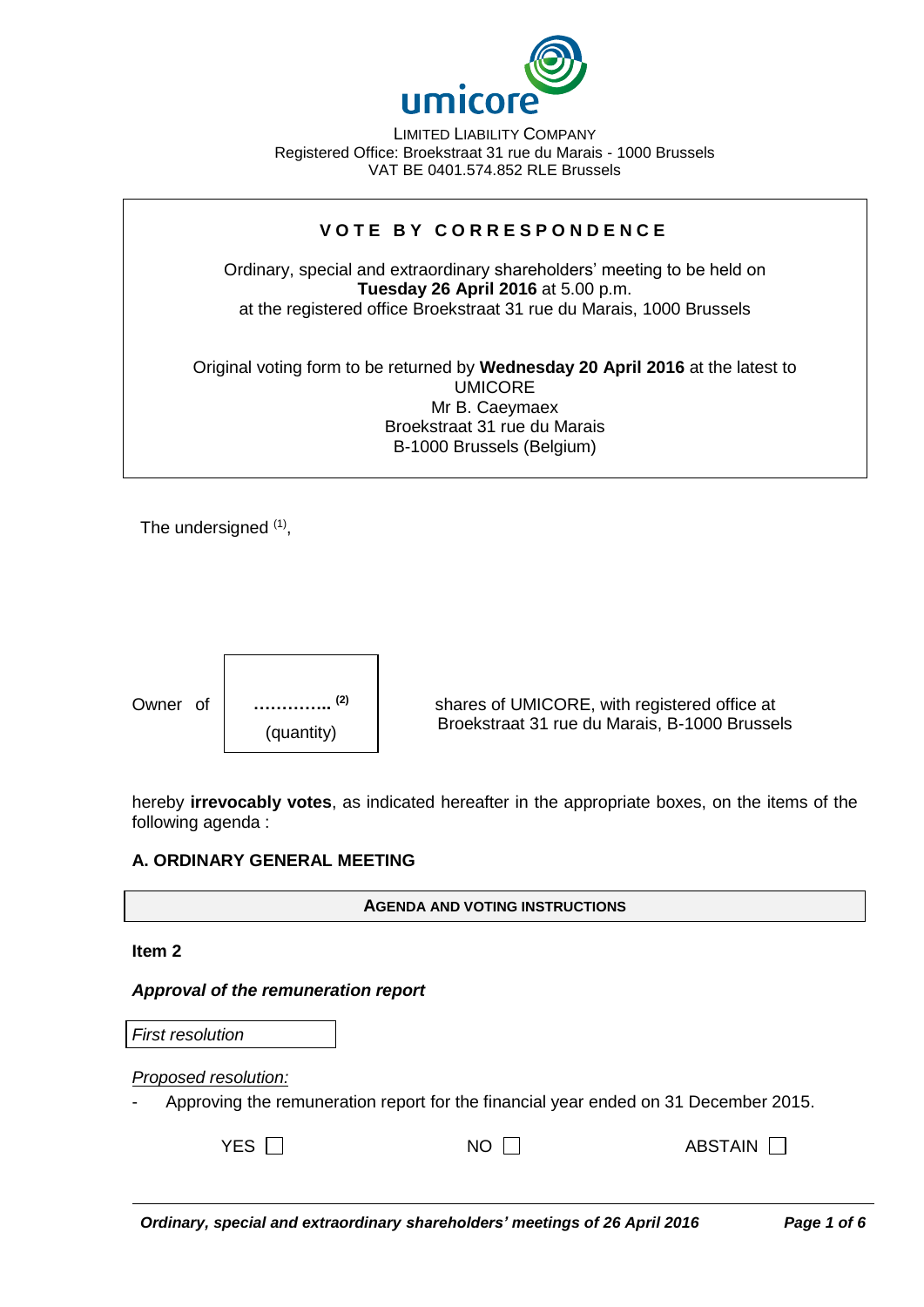

### **Item 3**

# *Approval of the statutory annual accounts of the company for the financial year ended on 31 December 2015 including the proposed allocation of the result*

### *Second resolution*

## *Proposed resolution:*

- Approving the statutory annual accounts for the financial year ended on 31 December 2015 showing a profit for the financial year in the amount of EUR 135,456,020.49.
- Taking into account:
	- (1) the profit of the 2015 financial year: EUR 135,456,020.49 (2) the profit carried forward from the previous financial year: EUR 375,608,855.58 (3) the allocations to and releases from the unavailable reserve related to the 2015 movements in the own shares: EUR -8,481,541.36 (4) the interim dividend paid out in September 2015: EUR -54,250,733.00 the result to be appropriated stands at EUR 448,332,601.71
- Approving the proposed appropriation of the result including the payment of a gross dividend of EUR 1.20 per share (\*). Taking into account the gross interim dividend of EUR 0.50 per share paid in September 2015, a balance gross amount of EUR 0.70 per share (\*) will be paid on Monday 2 May 2016.

*(\*) The actual gross dividend amount (and, subsequently, the balance amount) per share may fluctuate depending on possible changes in the number of own shares held by the company between Tuesday 26 April 2016 (i.e. the date of the ordinary shareholders' meeting) and Wednesday 27 April 2016 at Euronext Brussels closing time (i.e. the date entitling the holder of Umicore shares to the dividend (balance) relating to financial year 2015). The own shares are not entitled to a dividend.*

| <b>YES</b>                                                                             | NO.         | <b>ABSTAIN</b>                                                                            |  |
|----------------------------------------------------------------------------------------|-------------|-------------------------------------------------------------------------------------------|--|
| Item <sub>5</sub>                                                                      |             |                                                                                           |  |
| <b>Discharge to the directors</b>                                                      |             |                                                                                           |  |
| Third resolution                                                                       |             |                                                                                           |  |
| <b>Proposed resolution:</b><br>financial year.                                         |             | Granting discharge to the directors for the performance of their mandate during the 2015  |  |
| YES $\Box$                                                                             | NO.         | <b>ABSTAIN</b>                                                                            |  |
| Item 6                                                                                 |             |                                                                                           |  |
| Discharge to the statutory auditor                                                     |             |                                                                                           |  |
| Fourth resolution                                                                      |             |                                                                                           |  |
| Proposed resolution:<br>2015 financial year.                                           |             | Granting discharge to the statutory auditor for the performance of his mandate during the |  |
| YES $\Gamma$                                                                           | $NO$ $\Box$ | <b>ABSTAIN</b>                                                                            |  |
| ويتماركه والمستري والمستقل والمستور والمستور والمستنقب والمسترين والمائم<br><b>D</b> - |             |                                                                                           |  |

*Ordinary, special and extraordinary shareholders' meetings of 26 April 2016 Page 2 of 6*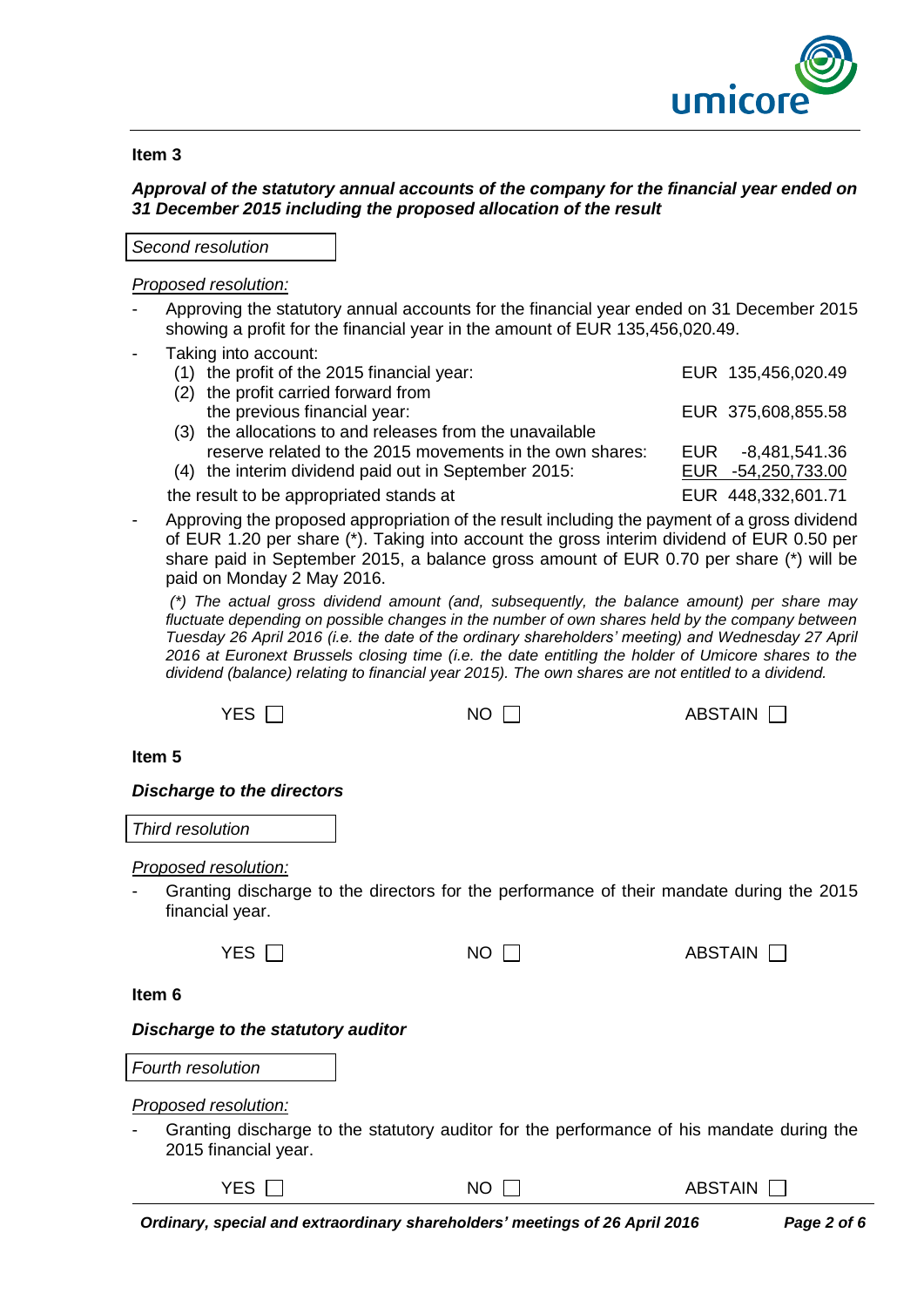

### **Item 7**

### *Board composition and remuneration*

*Fifth resolution*

## *Proposed resolution:*

Appointing Mrs Françoise Chombar as independent director for a period of three years expiring at the end of the 2019 ordinary shareholders' meeting.

| YES.                                                         | NO. | ABSTAIN                                                                                          |
|--------------------------------------------------------------|-----|--------------------------------------------------------------------------------------------------|
| Sixth resolution                                             |     |                                                                                                  |
| Proposed resolution:<br>-<br>ordinary shareholders' meeting. |     | Appointing Mr Colin Hall as director for a period of three years expiring at the end of the 2019 |
| YFS.                                                         | NO. | ABSTAIN                                                                                          |

*Seventh resolution*

# *Proposed resolution:*

- Approving the board members' remuneration proposed for the financial year 2016 consisting of:
	- at the level of the board of directors: (1) a fixed fee of EUR 40,000 for the chairman and EUR 20,000 for each non-executive director, (2) a fee per attended meeting of EUR 5,000 for the chairman, EUR 2,500 for each Belgium-based non-executive director and EUR 3,500 for each foreign-based non-executive director, and (3) by way of additional fixed remuneration, a grant of 1,000 Umicore shares to the chairman and 500 Umicore shares to each non-executive director;
	- at the level of the audit committee: (1) a fixed fee of EUR 10,000 for the chairman of the committee and EUR 5,000 for each other member, and (2) a fee per attended meeting of EUR 5,000 for the chairman of the committee and EUR 3,000 for each other member;
	- at the level of the nomination and remuneration committee: a fee per attended meeting of EUR 5,000 for the chairman of the committee and EUR 3,000 for each other member.

 $YES \ \Box$   $NO \ \Box$  ABSTAIN  $\Box$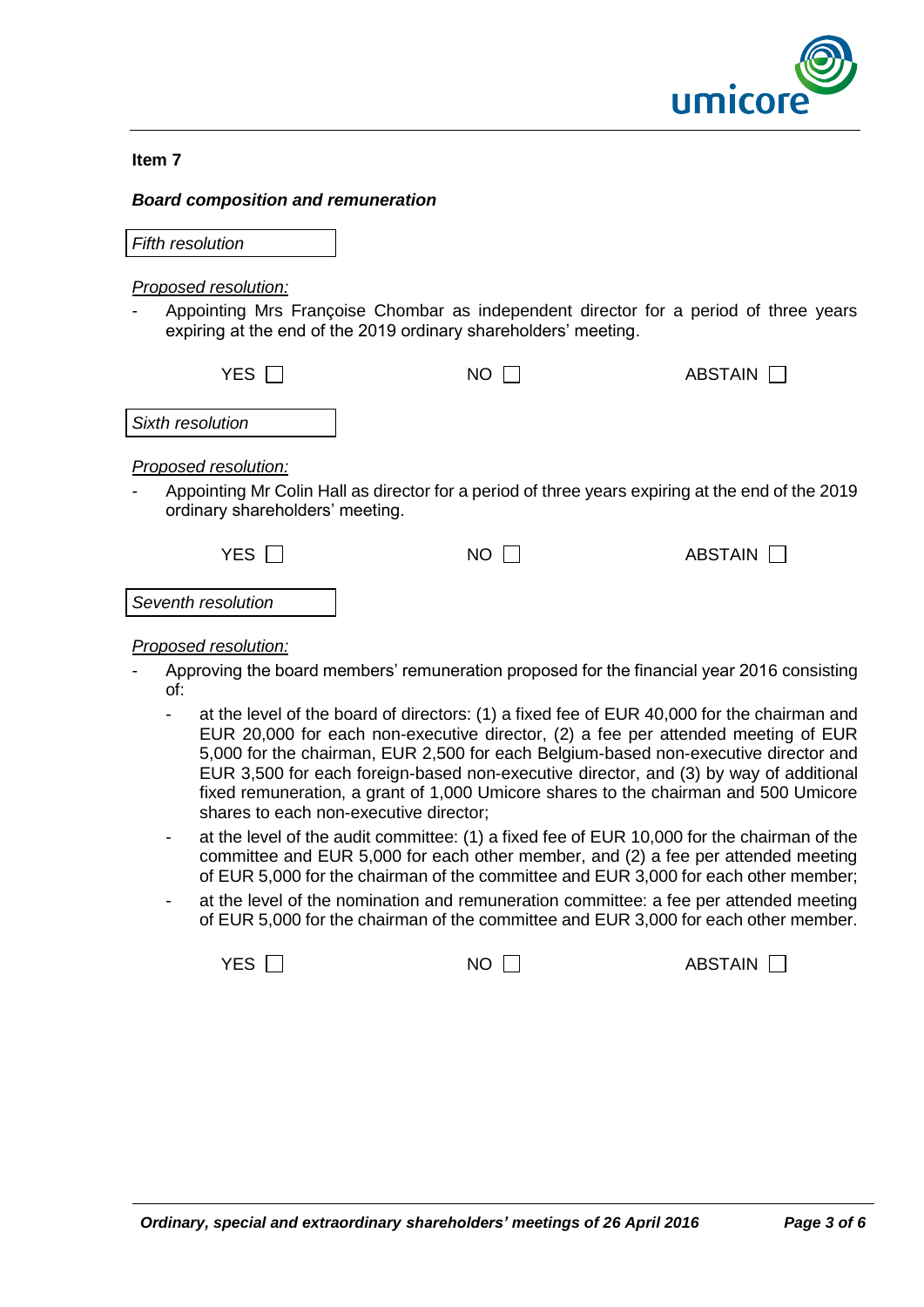

## **B. SPECIAL GENERAL MEETING**

#### **AGENDA AND VOTING INSTRUCTIONS**

#### **Item 1**

## *Approval of change of control provisions*

*First resolution*

#### *Proposed resolution:*

- Approving, in accordance with Article 556 of the Companies Code, clause 7.2 of the revolving facility agreement dated 30 October 2015 between Umicore (as borrower) and several financial institutions (as lenders), which exempts the lenders from further funding (except under rollover loans) and also, under certain conditions, entitles them to cancel their commitment under said agreement, causing their participation in all amounts (outstanding loans, accrued interests and any other amounts) to be immediately due and payable, in the event that any person or group of persons acting in concert gain(s) control over Umicore.

| ABSTAIN [<br>$NO \Gamma$ |
|--------------------------|
|                          |

### **C. EXTRAORDINARY GENERAL MEETING**

**AGENDA AND VOTING INSTRUCTIONS**

#### **Item 1**

### *Renewal of the powers granted to the board of directors in the framework of the authorised capital*

*First resolution*

### *Proposed resolution:*

The general meeting resolves to cancel the existing authorization as granted to the board of directors on 26 April 2011. It resolves to grant a new authorization to the board of directors to increase the capital of the company in one or more times by a maximum amount of EUR 50,000,000 for a duration of five years. Accordingly the shareholders' meeting resolves to replace the provisions of Article 6 of the articles of association ("*Authorized Capital*") by the following text:

"*In accordance with the terms of a resolution adopted at the extraordinary general meeting held on 26 April 2016, the board of directors is authorized, for a period of five years starting on the date the aforementioned decision is published in the Riders to the Belgian Official Gazette, to increase the share capital by a maximum amount of EUR 50,000,000 (fifty million euros) according to the terms and conditions it shall define.*

*The board may effect this increase in one or more times, either by contributions in cash or, subject to legal restrictions, contributions in kind, as well as by incorporation of reserves, whether available or unavailable for distribution, or of share premiums, with or without issuing new stock. These increases may give rise to the issuance of shares with voting rights, of convertible bonds, as well as of subscription rights or other securities, whether or not attached*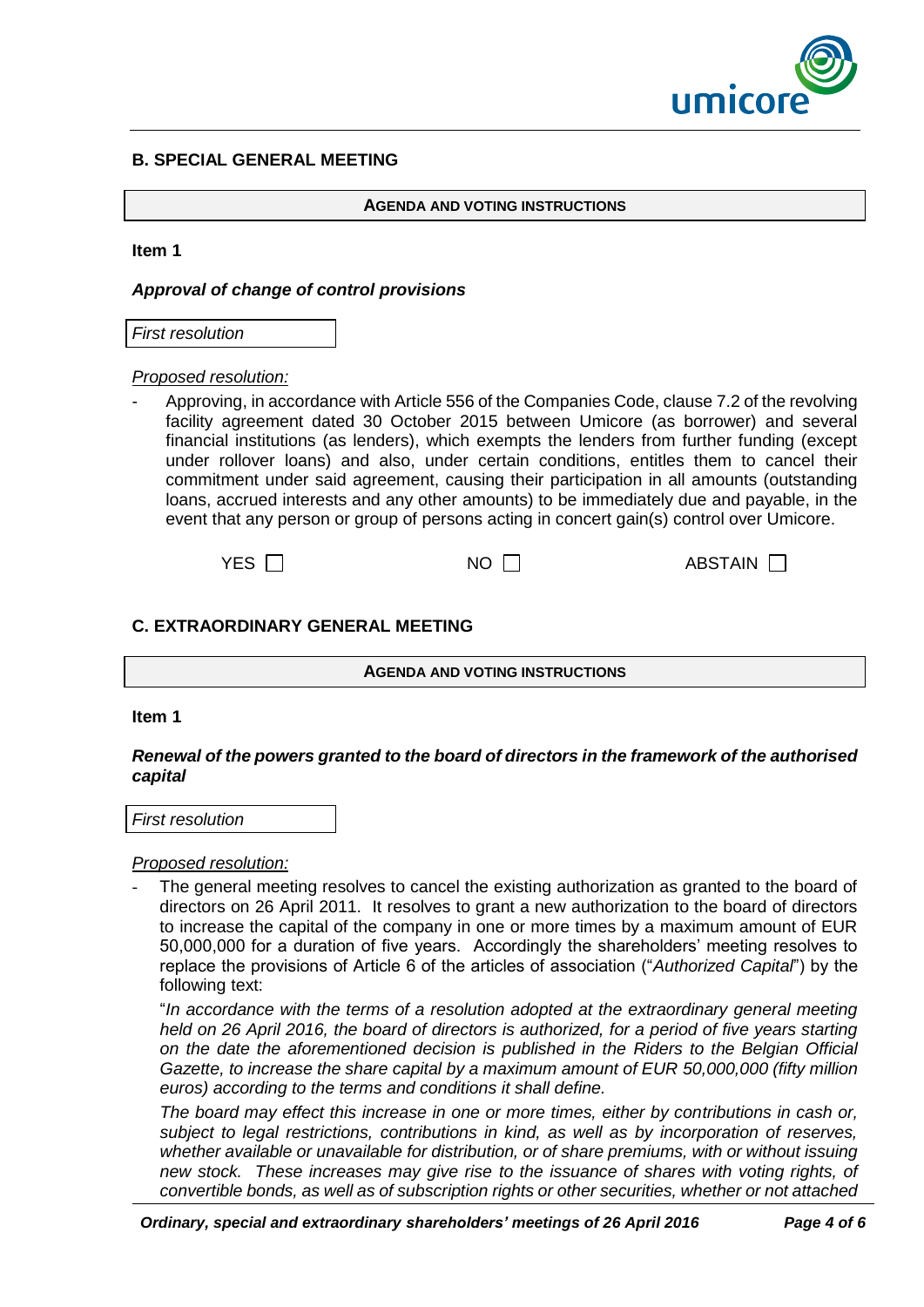

*to other stock of the company, or attached to stock issued by another company. The board may freely determine whether the new shares shall be issued in registered or dematerialised form.* 

*On this occasion, the board may, in the best interests of the company and in accordance with legal provisions, limit or cancel the preferential subscription rights of shareholders, in favour of one or more designated persons who, as the case may be, are not employed by the company or its subsidiaries.*

*If the capital increase includes a share premium, the amount of this premium shall be allocated to an unavailable "share premium" reserve, from which it may not be withdrawn in whole or part except to be incorporated into the capital by a decision of the board of directors using, should the case arise, the authorization conferred upon it by this Article, or to be reduced or cancelled by a decision of the general meeting of shareholders in accordance with Article 612 of the Companies Code."*

**Item 2**

*Second resolution*

# *Cancellation of the VVPR-strips.*

*Proposed resolutions:* 

Considering all rights attached to the VVPR-strips have ceased to exist following changes in the Belgian tax legislation, the general meeting resolves to formally cancel the 26,694,065 VVPR-strips the company has issued in the past.

Done at ......................................., on ...................................................... 2016

Signature…………………………………